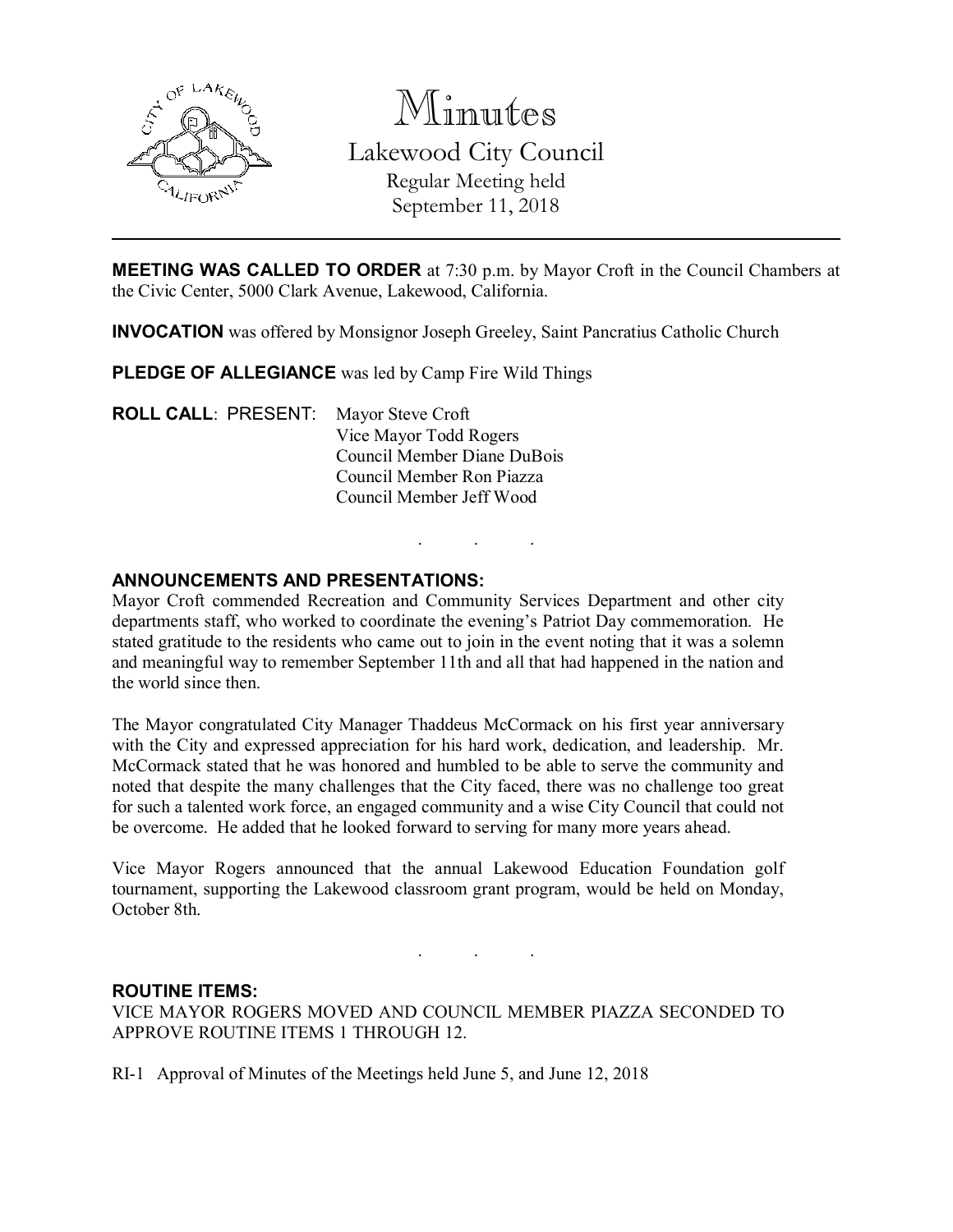#### ROUTINE ITEMS: - Continued

RI-2 Approval of Personnel Transactions

- RI-3 Approval of Registers of Demands
- RI-4 Report of City Council Committees' Activities
- RI-5 Approval of Permit for Mayfair High School Homecoming Parade
- RI-6 Approval of Revisions to Conflict of Interest Code for City Officers and Employees
- RI-7 Approval of Purchase of One 2019 Ford F250 Crew Cab CNG Long Bed Truck
- RI-8 Approval of Purchase of Holiday Street Banners
- RI-9 RESOLUTION NO. 2018-57; A RESOLUTION OF THE CITY COUNCIL OF THE CITY OF LAKEWOOD ESTABLISHING PAYING AND REPORTING THE VALUE OF EMPLOYER PAID MEMBER CONTRIBUTION FOR CITY OFFICERS AND EMPLOYEES
- RI-10 RESOLUTION NO. 2018-58; A RESOLUTION OF THE CITY COUNCIL OF THE CITY OF LAKEWOOD ADOPTING A PURCHASING POLICY
- RI-11 Approval of Boyar Park Emergency Repairs
- RI-12 RESOLUTION NO. 2018-59; A RESOLUTION OF THE CITY COUNCIL OF THE CITY OF LAKEWOOD APPROVING THE ONGOING AUTHORIZATION TO CONDUCT TEMPORARY OUTDOOR ACTIVITIES AT LAKEWOOD CENTER IN ACCORDANCE WITH THE PROVISIONS OF ORDINANCE NO. 2016-1

UPON ROLL CALL VOTE, THE MOTION WAS APPROVED:

AYES: COUNCIL MEMBERS: Piazza, DuBois, Rogers, Wood and Croft NAYS: COUNCIL MEMBERS: None

## 1.1 • CDBG PROGRAM CONSOLIDATED ANNUAL PERFORMANCE AND EVALUATION REPORT

. . .

Patrick McGuckian, Assistant Director of Community Development, displayed slides and made a presentation based on the memo in the agenda. He reported that the Community Development Block Grant regulations required the City to prepare the Consolidated Annual Performance and Evaluation Report, which was required to be submitted to the U.S. Department of Housing and Urban Development no later than 90 days after the close of the program year.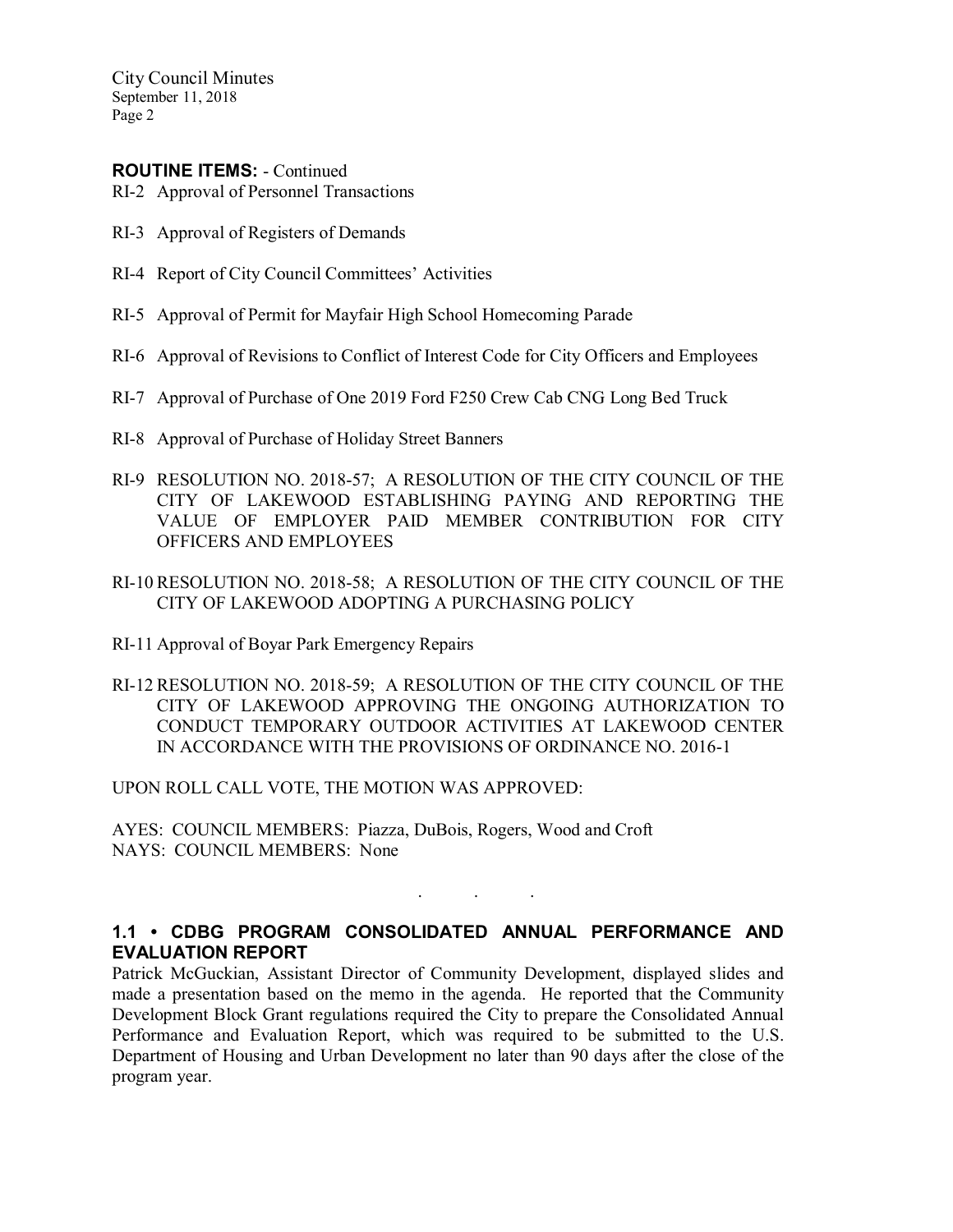### 1.1 • CDBG PROGRAM CONSOLIDATED ANNUAL PERFORMANCE AND EVALUATION REPORT - Continued

He stated that the report documented the City's progress in meeting local priorities and goals during the program year and, as part of the process, a Citizen Participation Plan required the conduct of a public hearing for any citizen input. It was the recommendation of staff that the City Council hold a public hearing, and direct staff to submit the Consolidated Annual Performance and Evaluation Report to the local office of the U.S. Department of Housing and Urban Development, along with any public comments received.

Mayor Croft opened the public hearing at 7:43 p.m. and called for anyone in the audience wishing to address the City Council on this matter. There was no response.

VICE MAYOR ROGERS MOVED AND COUNCIL MEMBER WOOD SECONDED TO CLOSE THE PUBLIC HEARING AND DIRECT STAFF TO SUBMIT THE CONSOLIDATED ANNUAL PERFORMANCE EVALUATION REPORT, WITH ANY COMMENTS RECEIVED, TO THE LOCAL HUD OFFICE. UPON ROLL CALL VOTE, THE MOTION WAS APPROVED:

AYES: COUNCIL MEMBERS: Piazza, DuBois, Rogers, Wood and Croft NAYS: COUNCIL MEMBERS: None

### 1.2 • AWARD OF BID FOR PUBLIC WORKS PROJECT NO. 2018-4R, SANITARY SEWER LATERAL AT RYNERSON PARK

. . .

Lisa Rapp, Director of Public Works, gave a presentation based on the memo contained in the agenda and reported nine bids had been received for the sanitary sewer lateral at Rynerson Park. She noted that the three restrooms in Rynerson Park have been connected to septic systems since they were built and no longer functioned effectively. She concluded by stating it was staff's recommendation that the City Council adopt the plans, specifications, and working details for the subject project; award PW2018-4R, for the Sanitary Sewer Lateral at Rynerson Park, in the amount of \$230,710, to the low bidder, First Class Plumbing Co., and authorize the Mayor to sign the contract in a form approved by the City Attorney; authorize staff to approve a cumulative total of change orders, as necessary, not to exceed \$46,000; and authorize Willdan to perform project management and inspection services up to an allowance of \$35,000, under their existing agreement.

Council Member Piazza expressed concerns with the \$700,000 difference between the highest and lowest bids. Ms. Rapp responded by stating that the unusual bidding climate was such that there were a number of available projects for contractors. She further stated that the low bidder may have submitted a more favorable bid in an effort to enhance the company's resume and to gain more experience in doing public projects. She assured that references had been checked and past projects had been reviewed noting that staff would carefully inspect the project to ensure that the work would be done to the City's standards.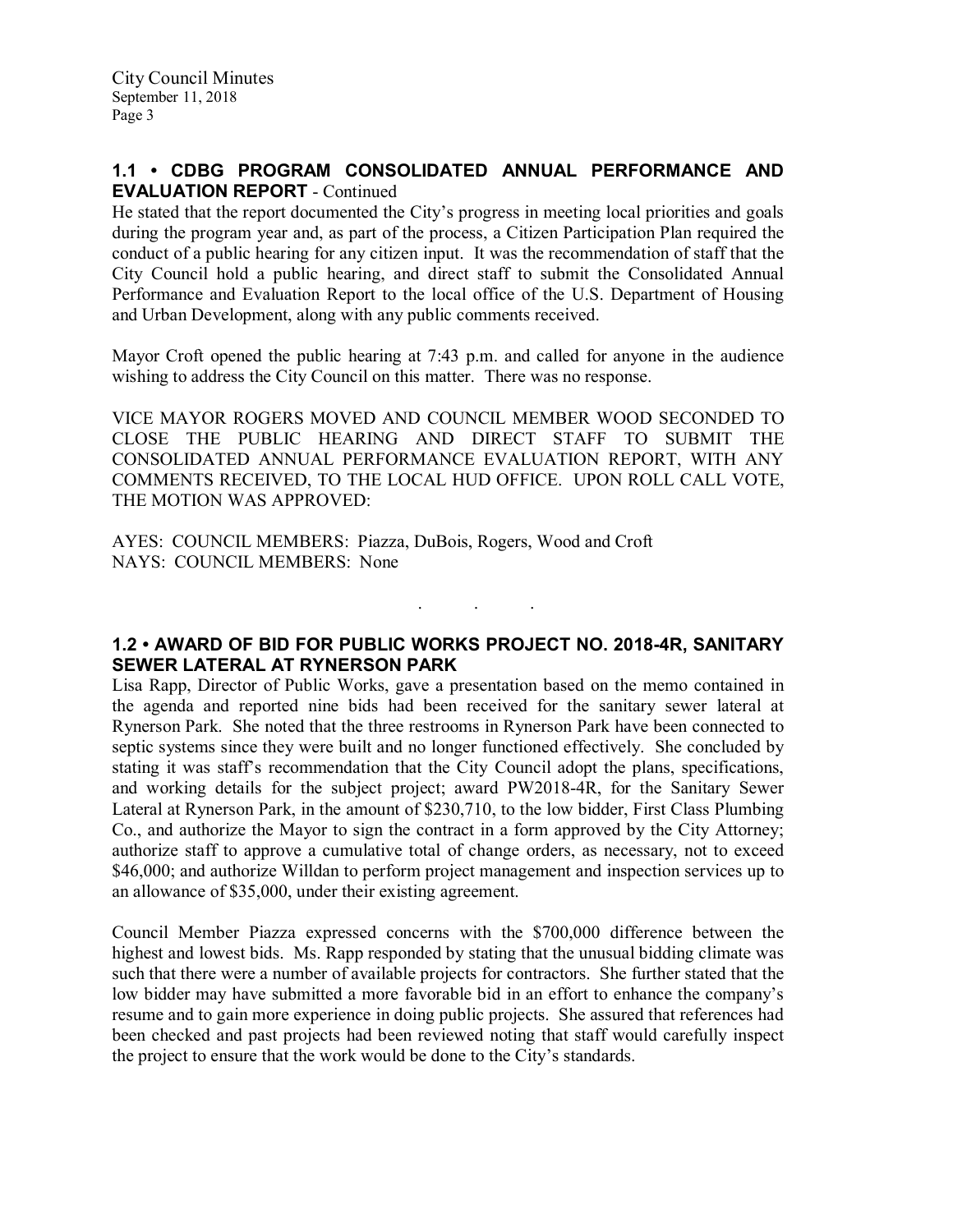### 1.2 • AWARD OF BID FOR PUBLIC WORKS PROJECT NO. 2018-4R, SANITARY SEWER LATERAL AT RYNERSON PARK - Continued

Ms. Rapp clarified for Council Member Wood that the low bidder would be performing the work for the bid amount and that change orders would only be approved for unforeseen circumstances. She responded to further inquiries from Council Member Wood by stating that the allowance for Willdan would facilitate additional inspections and provide for their expertise with such documentation as the review of certified payroll. She confirmed for Council Member Wood that the bids on the original project had come in significantly higher than engineer's estimate of \$230,000 and that the re-bid submissions had come in closer to that amount.

Responding to Vice Mayor Rogers' questions, Ms. Rapp stated that a sufficient contingency had been recommended in order to maintain the progress of the project and to stay on schedule. She cited examples of unknown variables such as the location of sewer lines and the potential inaccuracies of as-built plans.

Mayor Croft opened the public hearing at 7:52 p.m. and called for anyone in the audience wishing to address the City Council on this matter. There was no response.

COUNCIL MEMBER WOOD MOVED AND COUNCIL MEMBER DUBOIS SECONDED TO APPROVE STAFF'S RECOMMENDATIONS. UPON ROLL CALL VOTE, THE MOTION WAS APPROVED:

AYES: COUNCIL MEMBERS: Piazza, DuBois, Rogers, Wood and Croft NAYS: COUNCIL MEMBERS: None

### 2.1 • ORDINANCE NO. 2018-2; AMENDING THE LAKEWOOD MUNICIPAL CODE AND THE ZONING ORDINANCE PERTAINING TO STANDARDS FOR ACCESSORY DWELLING UNITS

. . .

Steve Skolnik, for the City Attorney, advised that a public hearing had been held on this ordinance at the last City Council meeting, and that it was presented for adoption at this time.

Vice Mayor Rogers commented that with the State's imposing legislation on cities, the proposed ordinance attempted to maintain neighborhood standards to the greatest extent possible while complying with State law. He acknowledged the challenges of the housing shortage but noted the necessity in protecting single family neighborhoods.

ORDINANCE NO. 2018-2; AN ORDINANCE OF THE CITY COUNCIL OF THE CITY OF LAKEWOOD AMENDING ARTICLE IX OF THE LAKEWOOD MUNICIPAL CODE PERTAINING TO STANDARDS AND REGULATIONS FOR ACCESSORY DWELLING UNITS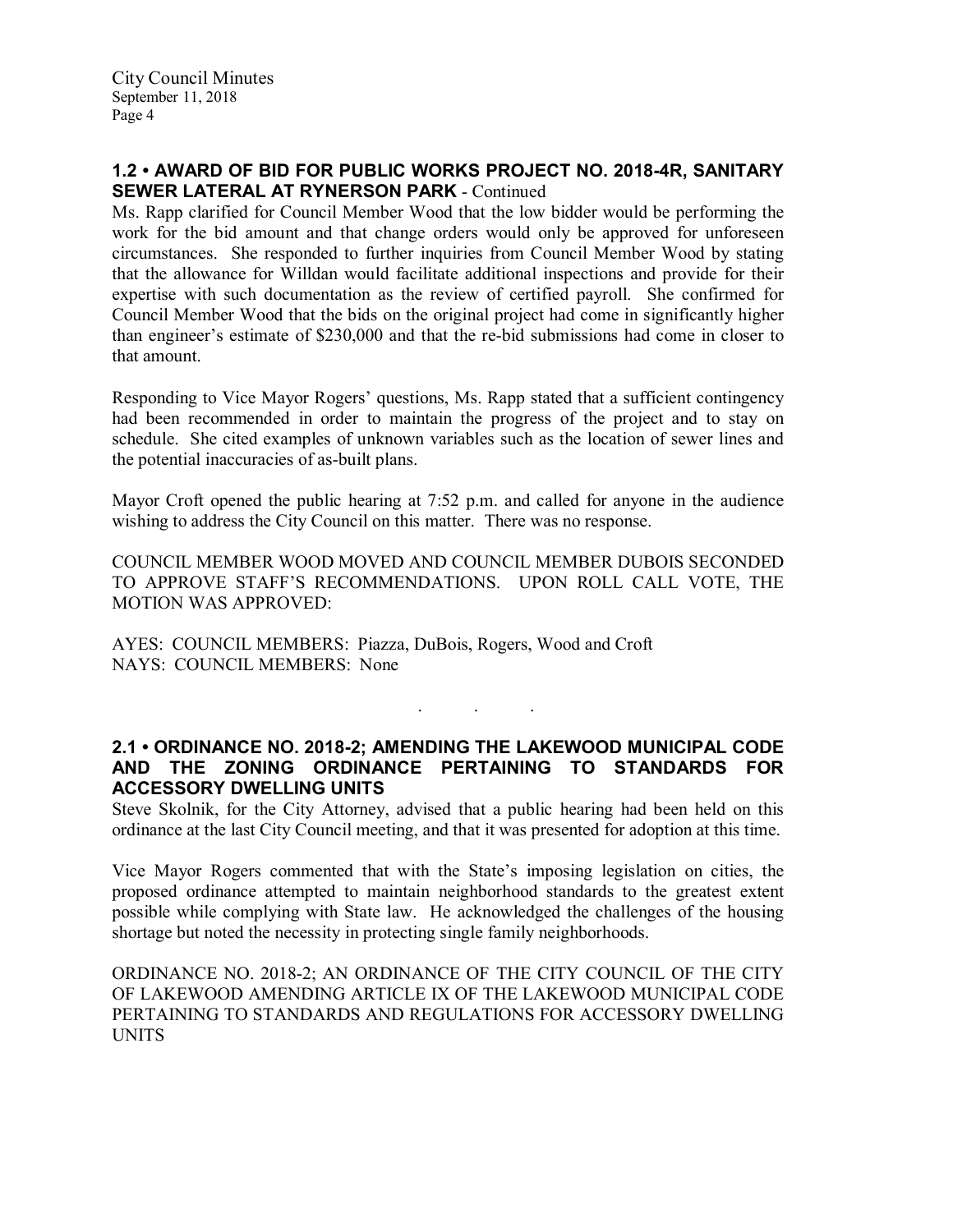#### 2.1 • ORDINANCE NO. 2018-2; PERTAINING TO STANDARDS FOR ACCESSORY DWELLING UNITS - Continued

COUNCIL MEMBER PIAZZA MOVED AND COUNCIL MEMBER DUBOIS SECONDED TO ADOPT ORDINANCE NO. 2018-2. UPON ROLL CALL VOTE, THE MOTION WAS APPROVED:

AYES: COUNCIL MEMBERS: Piazza, DuBois, Rogers, Wood and Croft NAYS: COUNCIL MEMBERS: None

#### 2.2 • ORDINANCE NO. 2018-3; PERTAINING TO NON-FREE STANDING IDENTIFICATION SIGNS FOR BUILDINGS IN C-4 (GENERAL COMMERCIAL), M-1 (LIGHT MANUFACTURING), AND M-2 (HEAVY MANUFACTURING) ZONES

. . .

Mr. Skolnik stated that the proposed ordinance had been introduced at the City Council's previous meeting and the ordinance was presented for second reading and adoption at this time.

The Assistant Director of Community Development displayed slides for the original Sports Authority sign as a comparison for the one proposed for the Burlington project.

Responding to Council Member Wood's questions pertaining to whether the proposed ordinance would apply to other commercial buildings, Mr. McGuckian stated that the proposed ordinance would address signage in the C-4 and M zones.

Council Member DuBois inquired whether additional ordinances would be required to accommodate for the varying sizes of signs. Mr. Skolnik replied that there were existing regulations pertaining to smaller and larger signs but that this would address those sizes in between.

City Manager Thaddeus McCormack responded to Council Member Piazza's inquiry regarding the electric signs by stating that the sign was not of the digital variety but one that would likely be backlit.

ORDINANCE NO. 2018-3; AN ORDINANCE OF THE CITY COUNCIL OF THE CITY OF LAKEWOOD AMENDING THE LAKEWOOD MUNICIPAL CODE AND THE ZONING ORDINANCE PERTAINING TO NON-FREE STANDING IDENTIFICATION SIGNS FOR BUILDINGS IN THE C-4 (GENERAL COMMERCIAL), M-1 (LIGHT MANUFACTURING), AND M-2 (HEAVY MANUFACTURING) ZONES.

COUNCIL MEMBER DUBOIS MOVED AND VICE MAYOR ROGERS SECONDED TO ADOPT ORDINANCE NO. 2018-3. UPON ROLL CALL VOTE, THE MOTION WAS APPROVED:

. . .

AYES: COUNCIL MEMBERS: Piazza, DuBois, Rogers, Wood and Croft NAYS: COUNCIL MEMBERS: None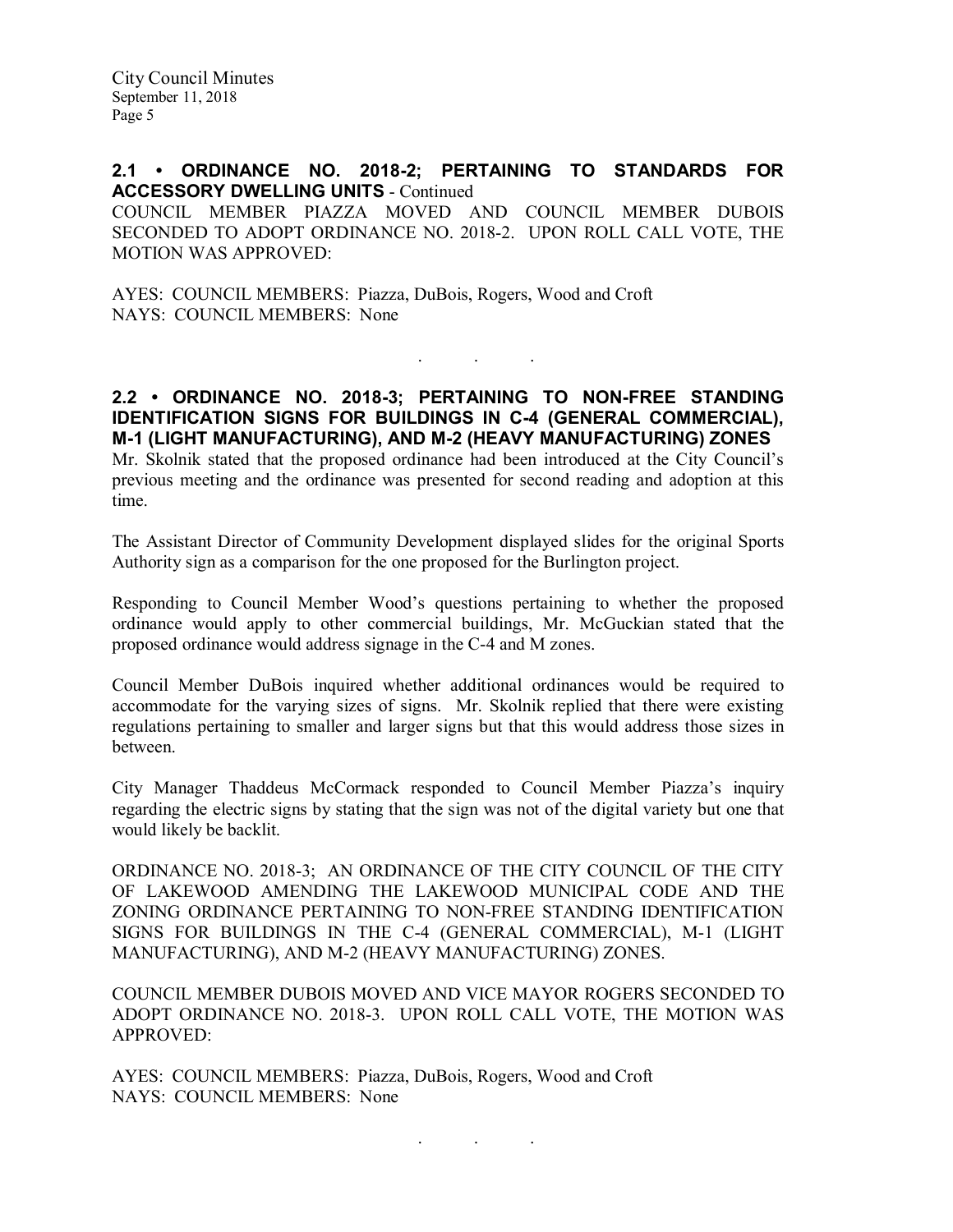# 2.3 • ORDINANCE NO. 2018-4; MOVING THE CITY'S GENERAL MUNICIPAL ELECTION PRESENTLY SET FOR MARCH, 2019, TO MARCH, 2020

and

2.4 • URGENCY ORDINANCE NO. 2018-5; MOVING THE CITY'S GENERAL MUNICIPAL ELECTION PRESENTLY SET FOR MARCH, 2019, TO MARCH, 2020 The City Manager made a presentation based on the report in the agenda and stated that Senate Bill 415 compelled California cities to transition their general municipal elections to the statewide election date to coincide with either March or November of even years. In October of 2017, the City Council took action to begin with the 2021 election and move it to 2022, affecting every election thereafter leaving in place the March 2019 election date. It had been the City's intention to conduct that election using the City's election consultant, Martin and Chapman, who had provided election services in the past, at a budgeted amount of \$152,000. Martin and Chapman then announced that they would be going out of business largely because the number of cities still needing election services had winnowed down such that it did not make business sense for them to continue in operation. The only remaining option was to have the County provide the election services at an estimated cost of \$600,000. In working with Registrar staff, the City Clerk had been able to reduce the costs to \$500,000, which was \$350,000 more than budgeted. Given the budget situation with a structural deficit, an ordinance had been introduced at an adjourned City Council meeting held the previous week to consider moving the 2019 election to 2020 and aligning it with the County's general election, which would reduce the cost significantly.

Mr. Skolnik explained that Ordinance 2018-4 had been introduced at the adjourned meeting, which, if adopted, would take effect thirty days after adoption. He stated that a substantively similar version of the ordinance making urgency findings based on the fiscal situation and the timing urgency, which had been that in order to take the step of moving the 2019 election, there were less than five weeks before the City Council would be calling the election, was presented for consideration. Upon adoption, the ordinances would be submitted to the County but would not become effective until approved by the Board of Supervisors. He added that an urgency ordinance required four votes to adopt and it would go into effect immediately. Mr. Skolnik further reported that written confirmation had been received from the County indicating that the Registrar-Recorder and County Counsel's office would be recommending approval by the Board of Supervisors. He concluded by stating it was recommended that each ordinance be adopted by separate motions.

Mr. Skolnik responded to Council Member Wood's inquiry regarding the deadline by stating that action would need to be taken by mid-October when the City Council would otherwise have to adopt the resolutions calling for the 2019 election.

Mr. McCormack stated that in discussions with the Registrar's Office and Supervisor Janice Hahn's staff that the County would be considering taking action on October 2nd, which would be prior to the October 15th deadline.

Council Member Piazza commented that as one of the two Council Members who would be affected by the change, he would have preferred to move forward with the election in 2019 but with the increased cost and the fact that there were no excess funds, he would reluctantly support adoption of the ordinance.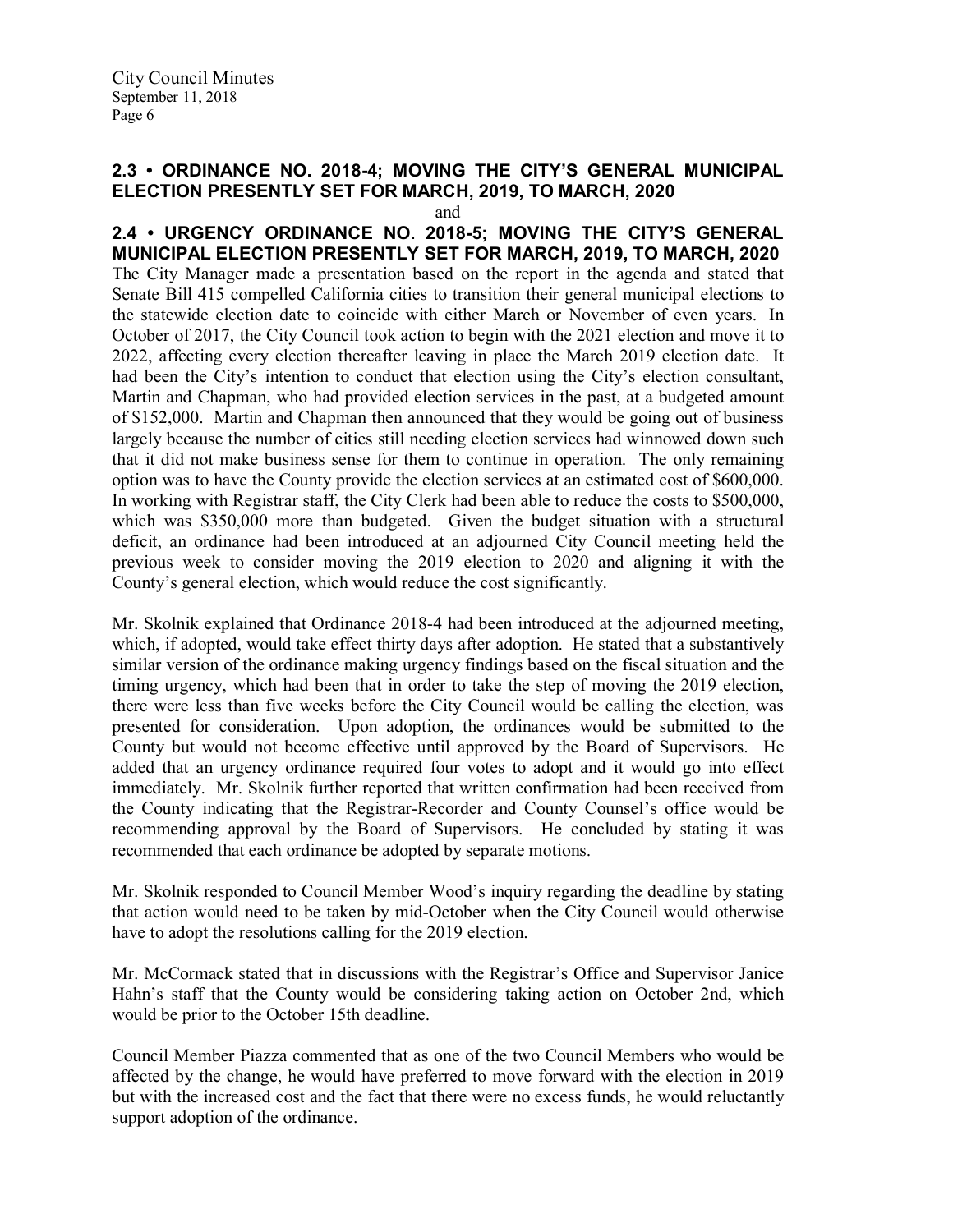## 2.3 & 2.4 • ORDINANCE NO. 2018-4; AND URGENCY ORDINANCE NO. 2018-5; MOVING THE CITY'S GENERAL MUNICIPAL ELECTION PRESENTLY SET FOR MARCH, 2019, TO MARCH, 2020 - Continued

Council Member Wood concurred that as the other Council Member affected, he had been prepared and voted to hold the election in March of 2019, but felt that he had a responsibility to the residents with regards to spending an additional \$350,000. He commented that the State again had passed legislation that not only put a long-term provider of municipal election services out of business, but had actually created a burden on the cities to deal with making such a change.

At 8:09 p.m., Mayor Croft called for anyone in the audience wishing to address the City Council on this matter. There was no response.

ORDINANCE NO. 2018-4; AN ORDINANCE OF THE CITY COUNCIL OF THE CITY OF LAKEWOOD MOVING THE CITY'S GENERAL MUNICIPAL ELECTION PRESENTLY SET FOR MARCH, 2019, TO MARCH, 2020

COUNCIL MEMBER WOOD MOVED AND COUNCIL MEMBER DUBOIS SECONDED TO ADOPT ORDINANCE NO. 2018-4. UPON ROLL CALL VOTE, THE MOTION WAS APPROVED:

AYES: COUNCIL MEMBERS: Piazza, DuBois, Rogers, Wood and Croft NAYS: COUNCIL MEMBERS: None

ORDINANCE NO. 2018-5; AN URGENCY ORDINANCE OF THE CITY COUNCIL OF THE CITY OF LAKEWOOD MOVING THE CITY'S GENERAL MUNICIPAL ELECTION PRESENTLY SET FOR MARCH, 2019, TO MARCH, 2020 was read by title by the City Clerk.

VICE MAYOR ROGERS MOVED AND COUNCIL MEMBER PIAZZA SECONDED TO WAIVE FURTHER READING AND ADOPT ORDINANCE NO. 2018-5. UPON ROLL CALL VOTE, THE MOTION WAS APPROVED:

AYES: COUNCIL MEMBERS: Piazza, DuBois, Rogers, Wood and Croft NAYS: COUNCIL MEMBERS: None

### 3.1 • FALL AND WINTER RECREATION PROGRAMS AND EVENTS

Recreation and Community Services Director Valarie Frost displayed slides and made a presentation based on the memo in the agenda. She outlined some of the highlights of the season such as the annual College Fair in October; Lakewood Youth Sports Flag Football and Volleytennis; the Lollipop Lane Craft Boutique, with over 100 vendors; Halloween carnivals at each Lakewood park; Winter Break activities for children; and the Project Shepherd Holiday Assistance Program.

. . .

MAYOR CROFT DIRECTED THAT THE ITEM BE RECEIVED AND FILED. THERE BEING NO OBJECTION, IT WAS SO ORDERED.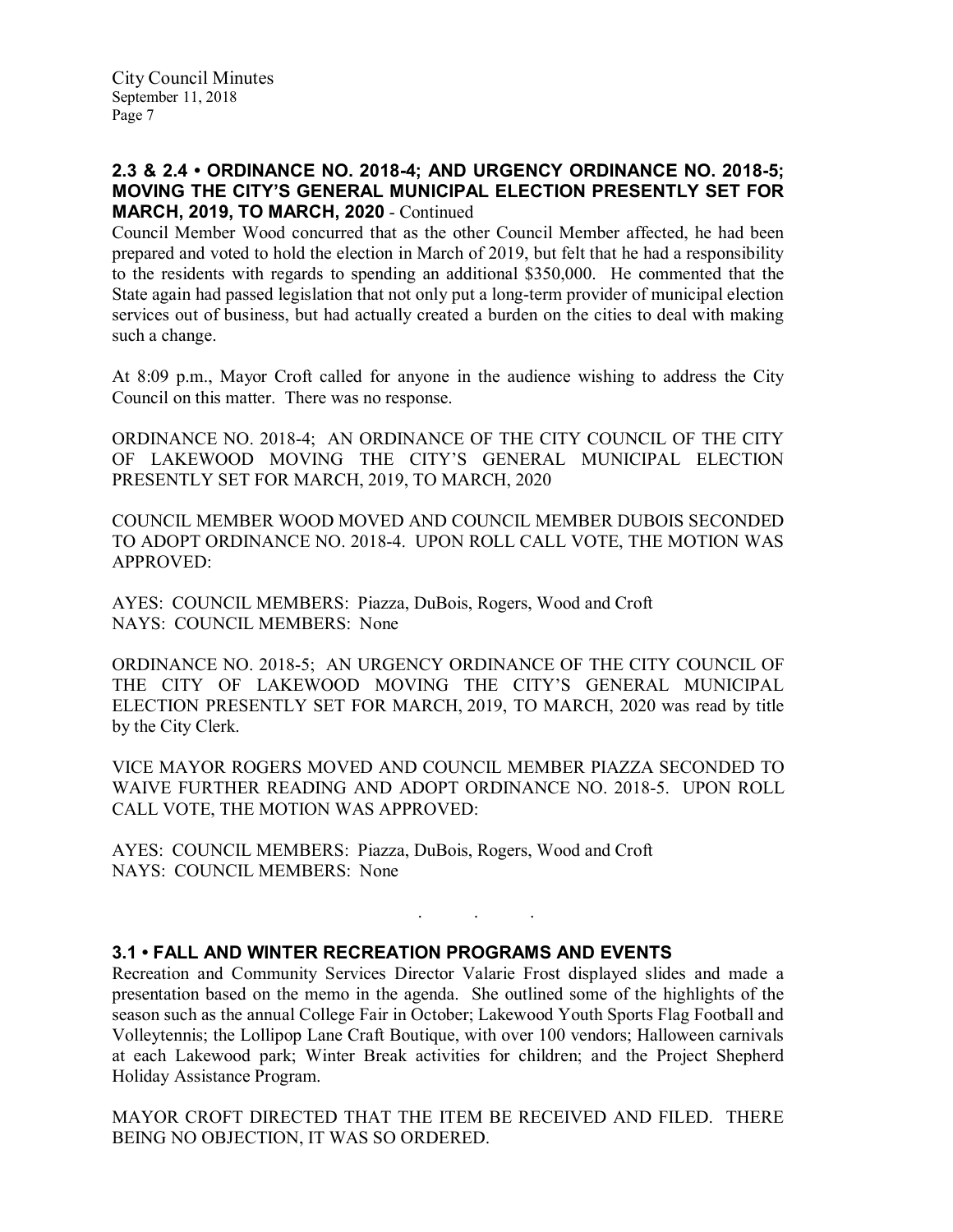# 3.2 • SUBMITTAL OF JUSTICE ASSISTANCE GRANT PROGRAM FUNDING

Joshua Yordt, Director of Public Safety, made a presentation based on the report in the agenda and stated that each year, the City had been eligible to receive an allocation of funds from the Edward Byrne Memorial Justice Assistance Grant (JAG) program. The purpose of the program was to fund crime prevention and criminal justice programs and projects. The City had been notified of an entitlement grant of \$16,124 from the Justice Assistance Program and that the purchase of a License Plate Reader (LPR) trailer was an eligible expense. The trailer would expand the use of technology to combat crime and apprehend wanted suspects and vehicles. The trailer would be deployable to various portions of the city in high traffic volume areas to detect wanted vehicles. Working similarly to the network of existing LPR cameras, the trailer would alert Lakewood Sheriff's Station of a "hit" and patrol units would be dispatched to intercept the wanted vehicle. Additionally, the trailer would be equipped with radar and a message board. These features would allow the ability to address traffic safety concerns while collecting traffic counts and speeding data, and allow various messages to be displayed. The JAG program required the City Council to review the proposed project and allow an opportunity for the public to provide comment. He concluded by stating that staff recommended the City Council approve the submittal of the JAG Program funding for the License Plate Reader Trailer; authorize the City Manager to apply for the grant and sign the appropriate paperwork; and direct the Director of Administrative Services to appropriate \$16,124 in the 2018 JAG grant fund when the grant is awarded.

Vice Mayor Rogers expressed his support noting the success of the Automatic License Plate Recognition cameras with the capture rates and the investigative component of such time tested and proven technology. He inquired whether in re-directing some of the grant funds, if other programs might be curtailed. Mr. McCormack stated that because the JAG funds had been tied up in litigation, a previously funded SAO position had been budgeted with general fund monies, therefore, there would be no reduction. He further explained that there were some opportunities to look at the funding of the contract services and room for savings.

Mr. Yordt responded to Council Member Wood's inquiries pertaining to the equipment's capabilities by stating that the trailer would be similar to the existing radar trailer that the City had deployed specifically for traffic safety, which alerted motorists to slow down and captured traffic data. He stated that it would include the license plate readers as well as a message board where various public safety alerts and other messages to the public could be posted along with a fixed camera. Mr. Yordt confirmed for Council Member Wood that such equipment had been used in other cities, such as Carson, Pico Rivera and Santa Clarita, where they had been operated successfully. Council Member Wood requested that a report be prepared on its effectiveness after deployment of the trailer.

In response to Council Member Piazza's questions, Mr. Yordt stated that staff would work with the Sheriff's Department to obtain the trailer prior to the holiday season. Council Member Piazza concurred with Vice Mayor Rogers' comments pertaining to the value of such a law enforcement tool.